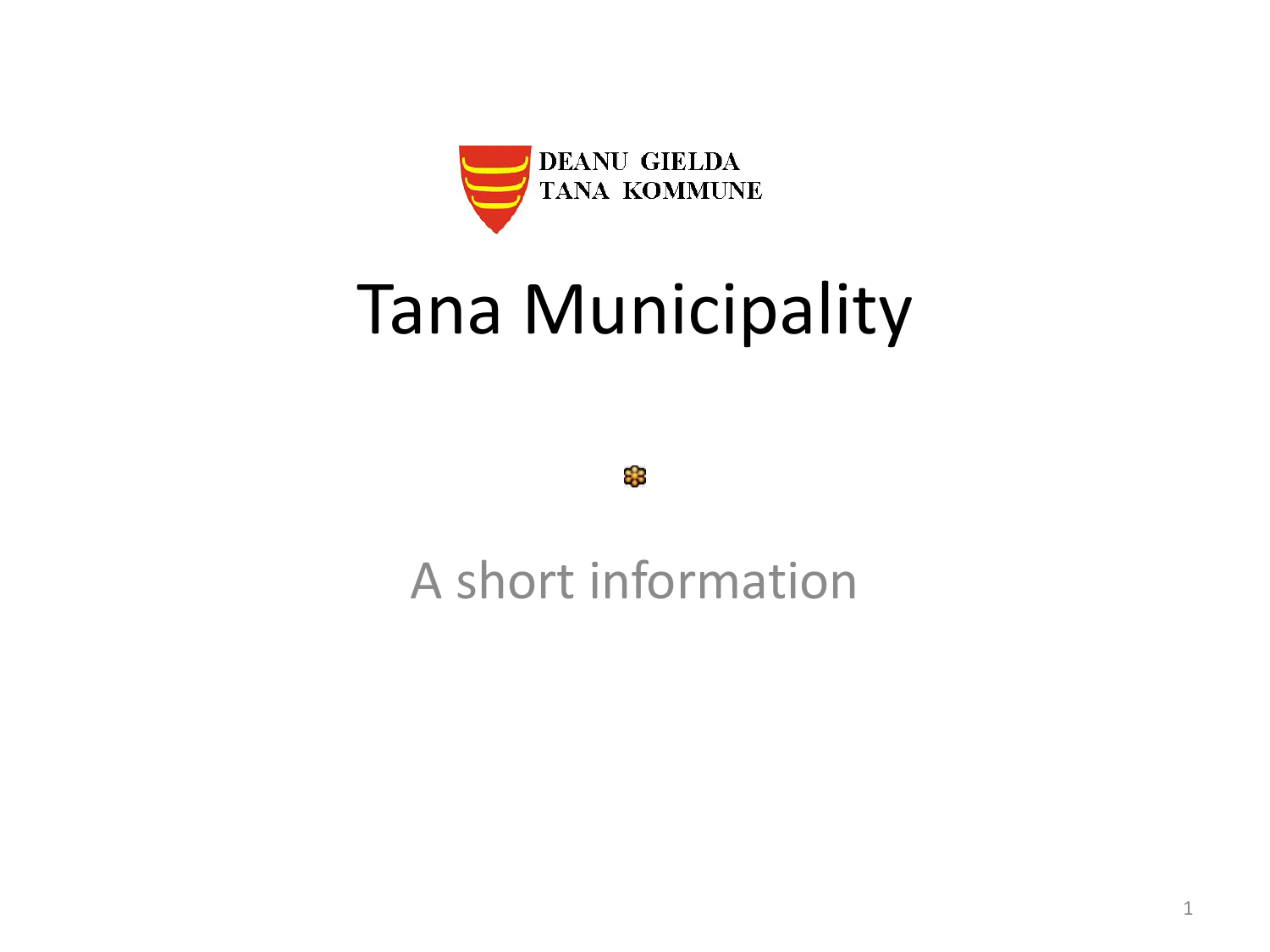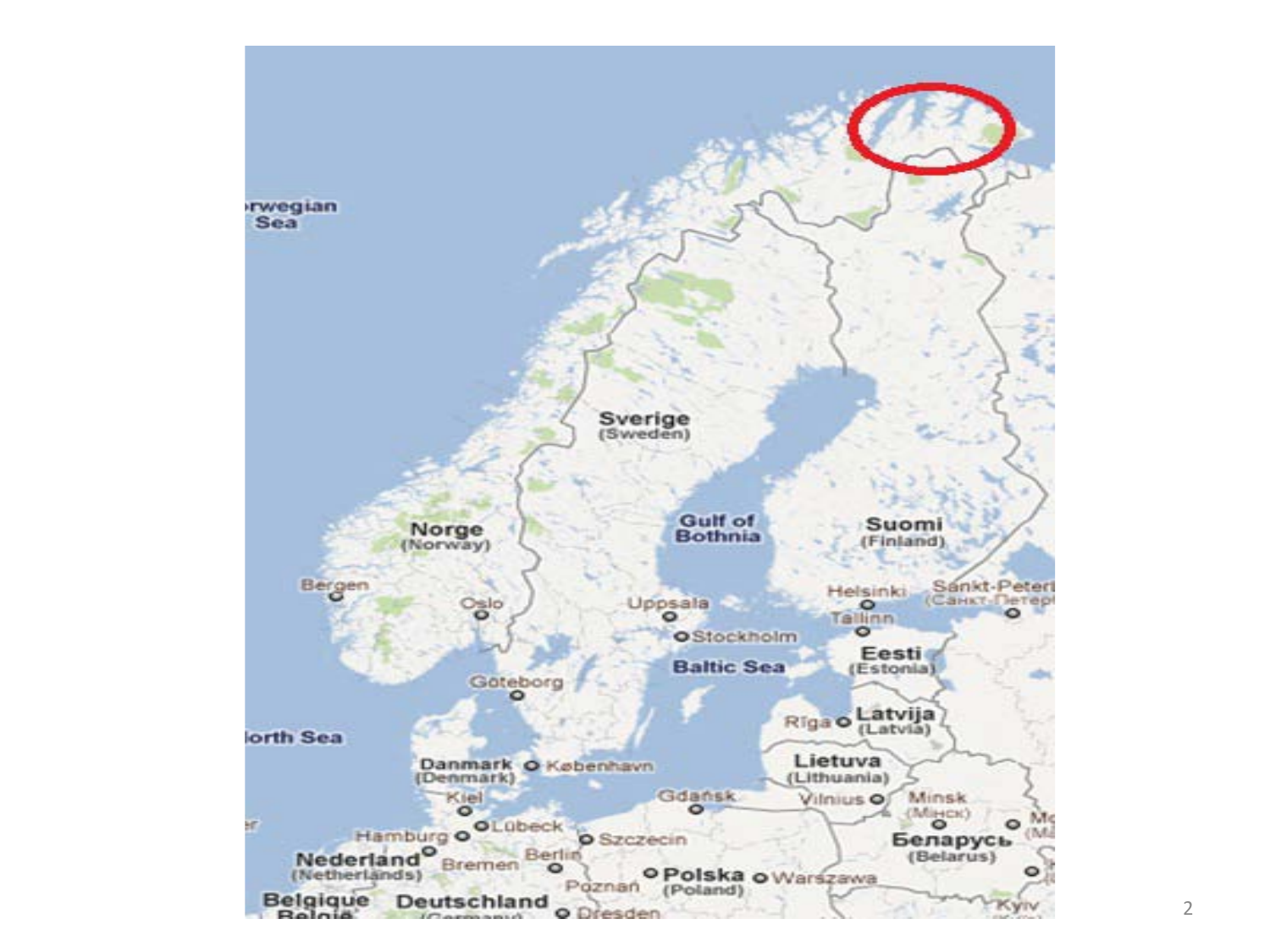

# DEANU GIELDA<br>TANA KOMMUNE<br>Tana in the east of Finnmark

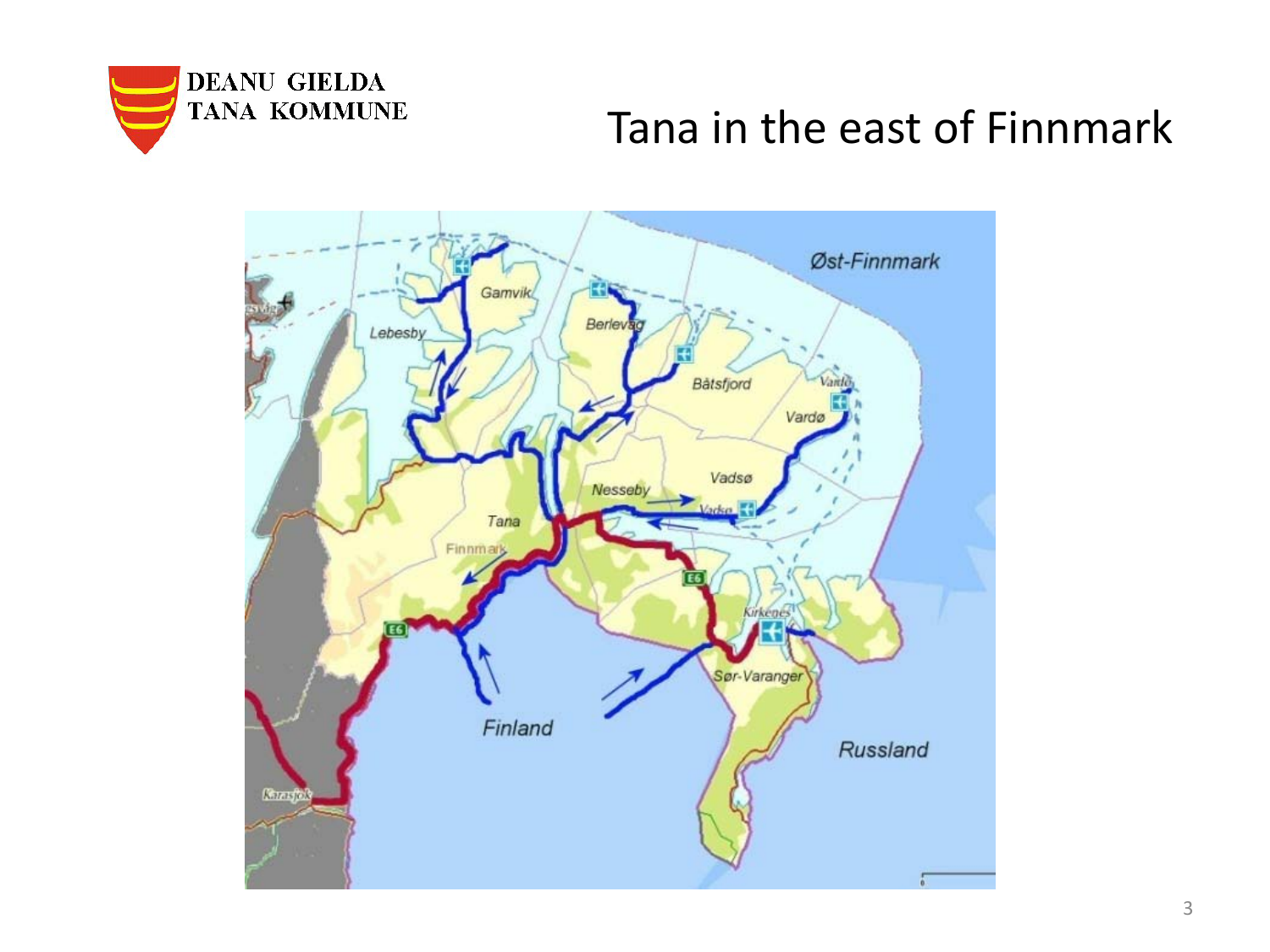

## People and geography

- Tana municipality has 2902 inhabitants pr. 01.11.2011
- Area  $4045 \mathrm{km^2}$
- 2 official languages: – Norwegian and Sami
- Located close to Finland
- By traveling 150 km east from Tana along the Varanger fjord you will reach the border of Russia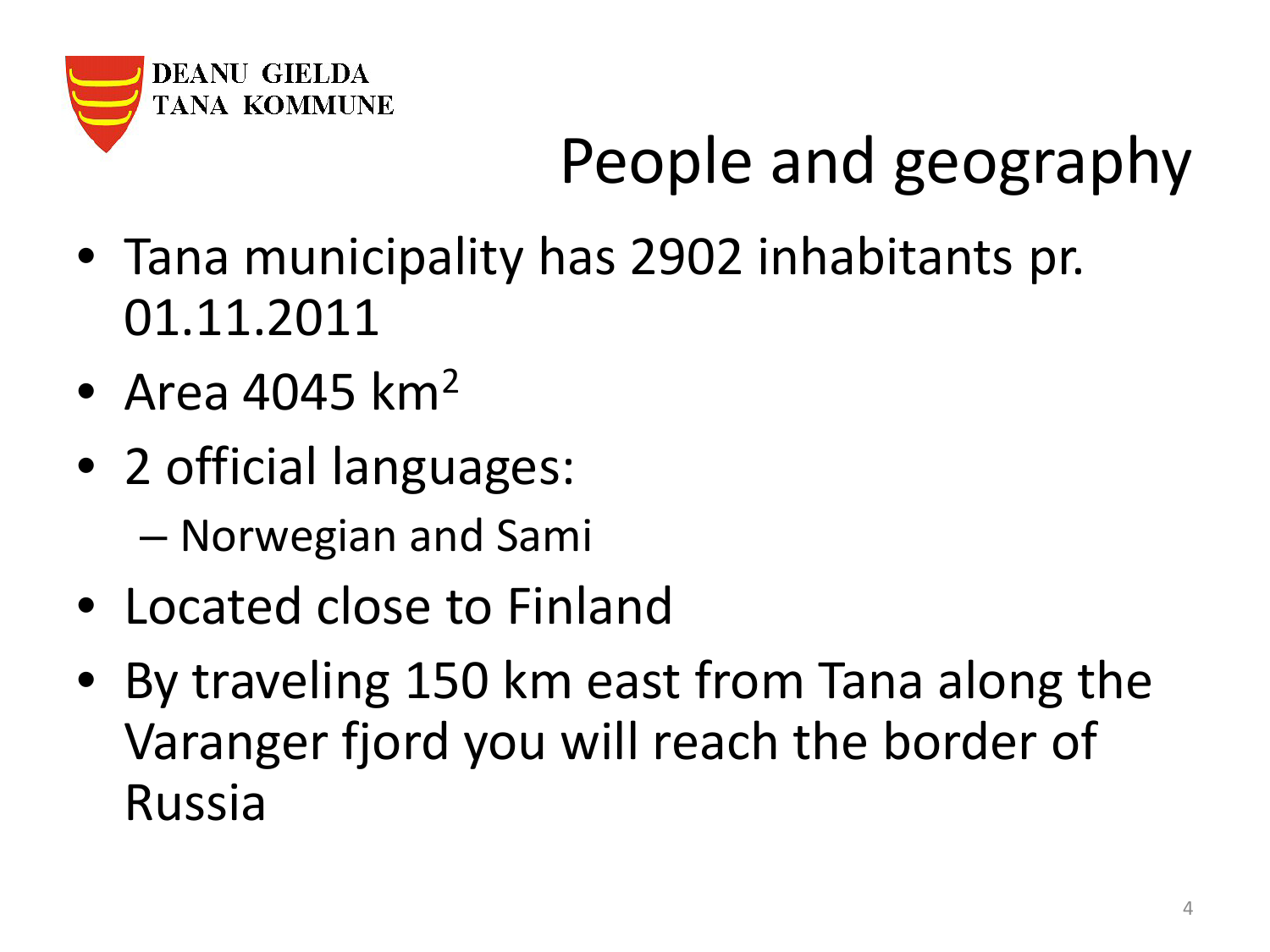

### People and geography

- The Tana River divides the municipality in an east and a west part along a distance of 150 km.
- Tana River is one of the best salmon rivers in the whole world.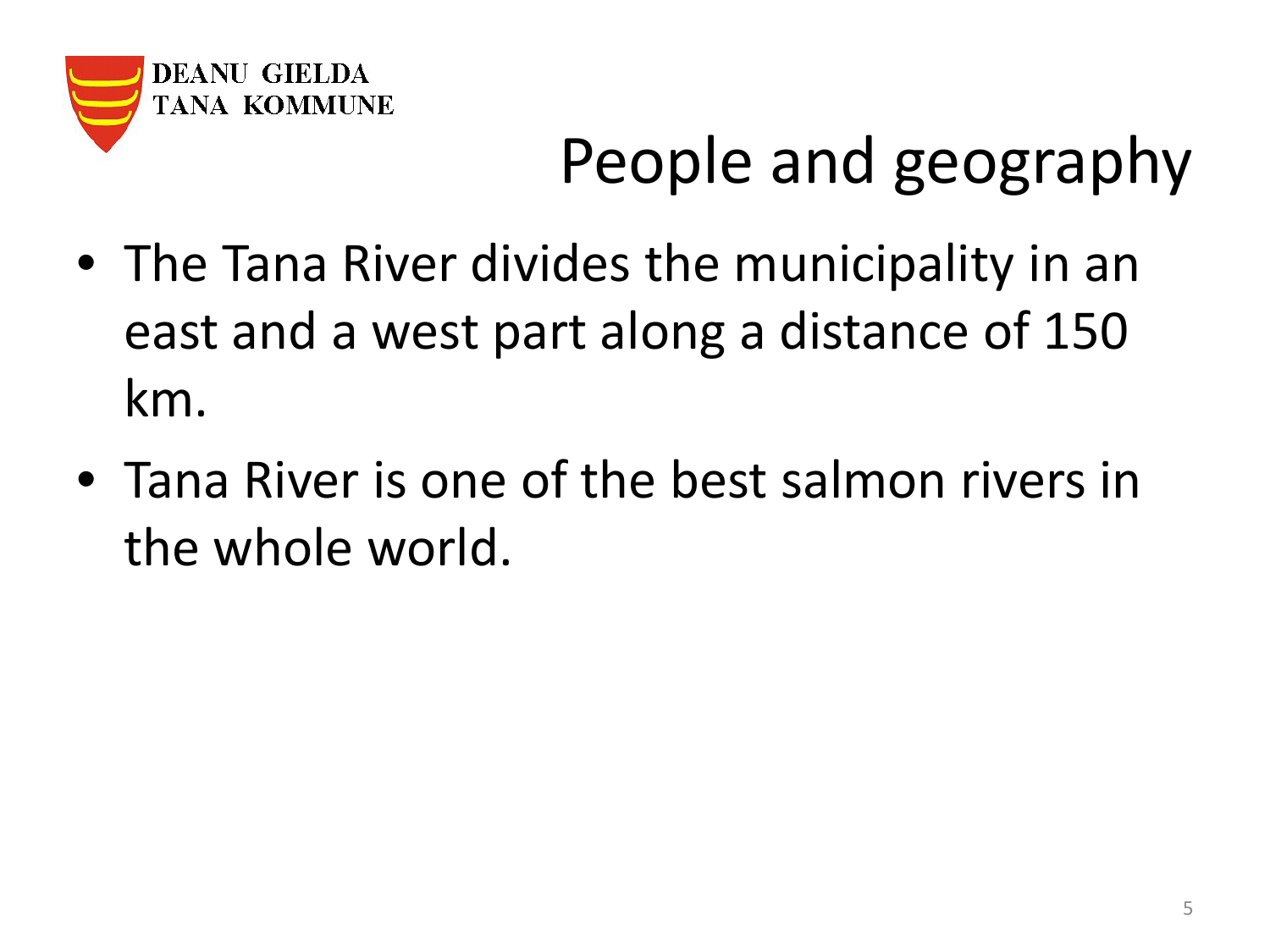

#### Business

- People get their incomes from:
	- Reindeer herding
	- Agriculture
	- Fisheries
	- Transport
	- Construction industry (bygg og anlegg)
	- Trade industry
	- Mining industry (kvartsitt)
	- Public services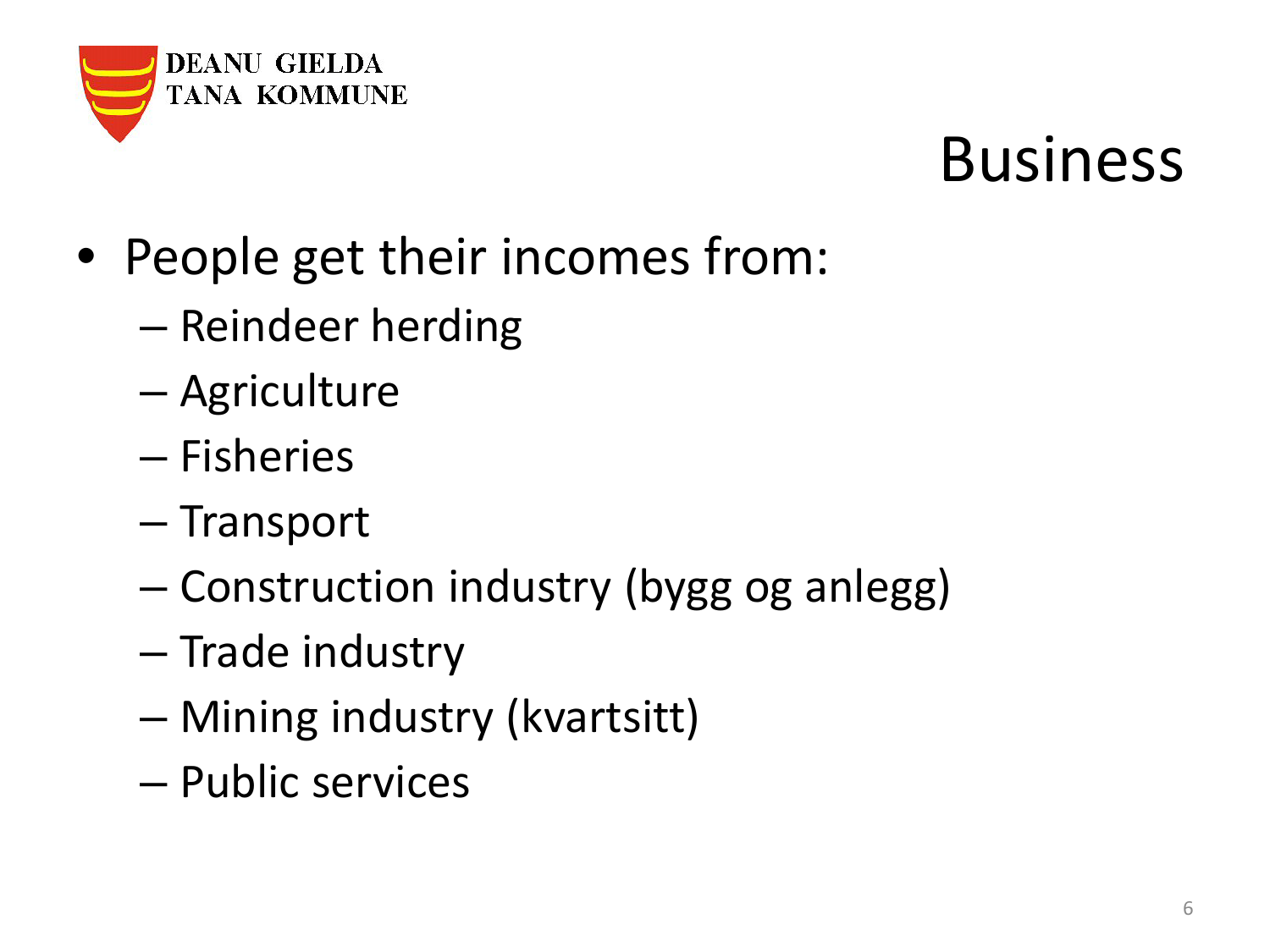